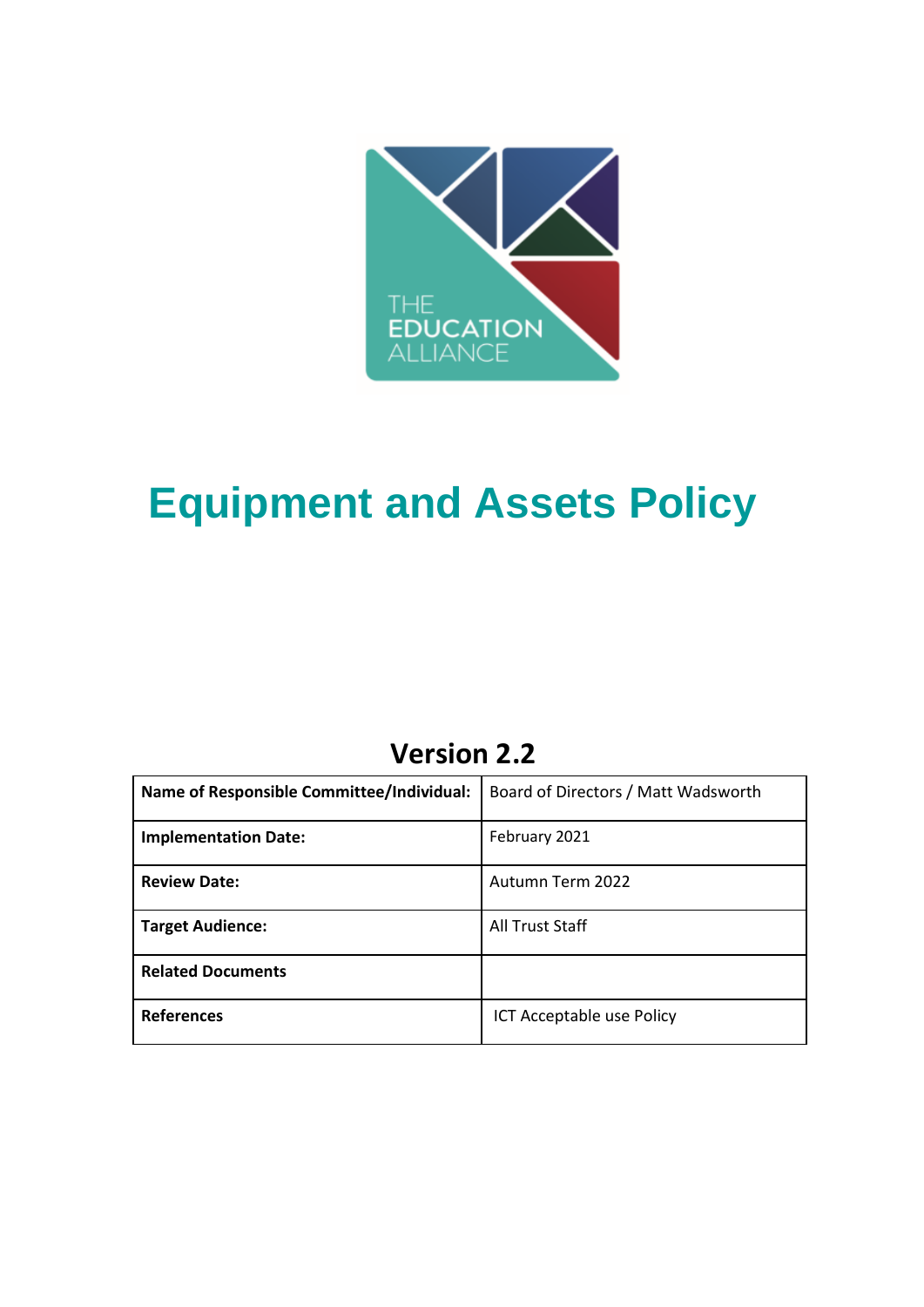# **Equipment and Assets Policy**

## **Contents**

### **SECTION**

|                     | <b>PAGE</b>    |
|---------------------|----------------|
| 1. Aims             | 3              |
| 2. Policy Statement | $\overline{3}$ |
| 3. Policy Content   | $3 - 5$        |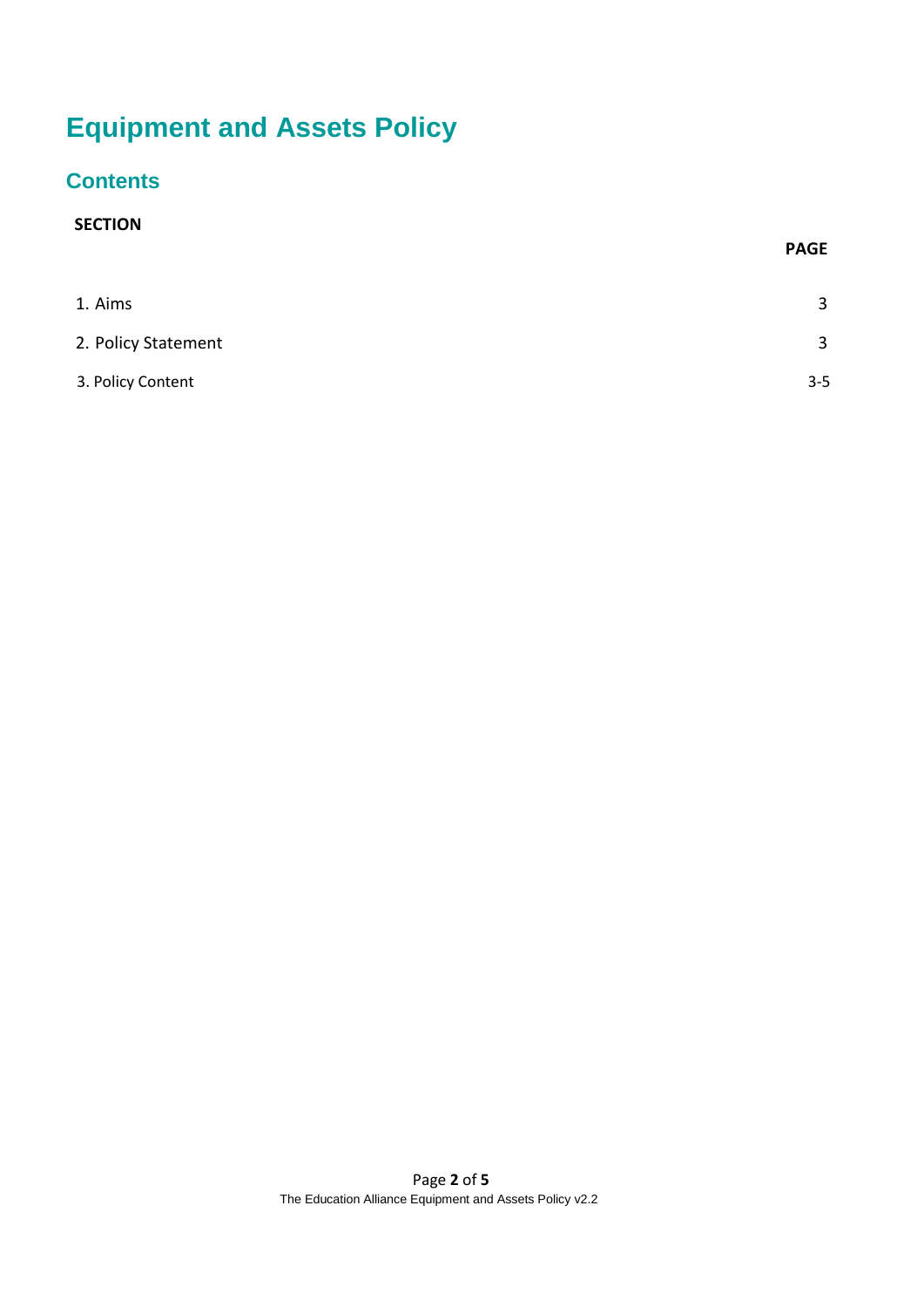#### <span id="page-2-0"></span>**1. Aims**

This policy sets out to state the Trust's position with regard to the use of Trust equipment and assets outside of their normal day-to-day use on and off the Trusts premises. This policy also aims to make clear the expectations of using said equipment whilst under short-term or long-term loan to staff, students or external third parties.

#### <span id="page-2-1"></span>**2. Policy Statement**

Please refer to the ICT acceptable use policy for further guidance on the use of trust equipment and assets for personal use.

### **3. Policy Content**

All equipment and assets of the Trust that meet the following conditions must be entered into the individual school's asset register:

- The asset is an electronic or electrical item
- The asset is worth over £500
- The asset is worth less than £500, but could be considered to be an attractive or portable item
- The asset does not meet any of the three above points, but is going to be made available to users for short-term or long-term loan

It is the responsibility of the ICT department (for ICT equipment) or the Premises Department (for all other items) to ensure that all items within the above criteria are entered into the individual school's asset register.

All assets that are entered into the register must hold the following information:

- Unique asset reference number
- Location of the asset
- Description of the asset
- Serial number (if present) of the asset
- Make and model of the asset
- Capital value of the asset
- Purchase date and any warranty information about the asset
- The company the asset was purchased from
- The Purchase Order Number the asset was purchased under

Any asset that is going to be issued on short-term or long-term loan should have the additional information entered into the asset register:

• Responsible person - the responsible person is deemed to be the authorised person who will be responsible for the loan and return of the equipment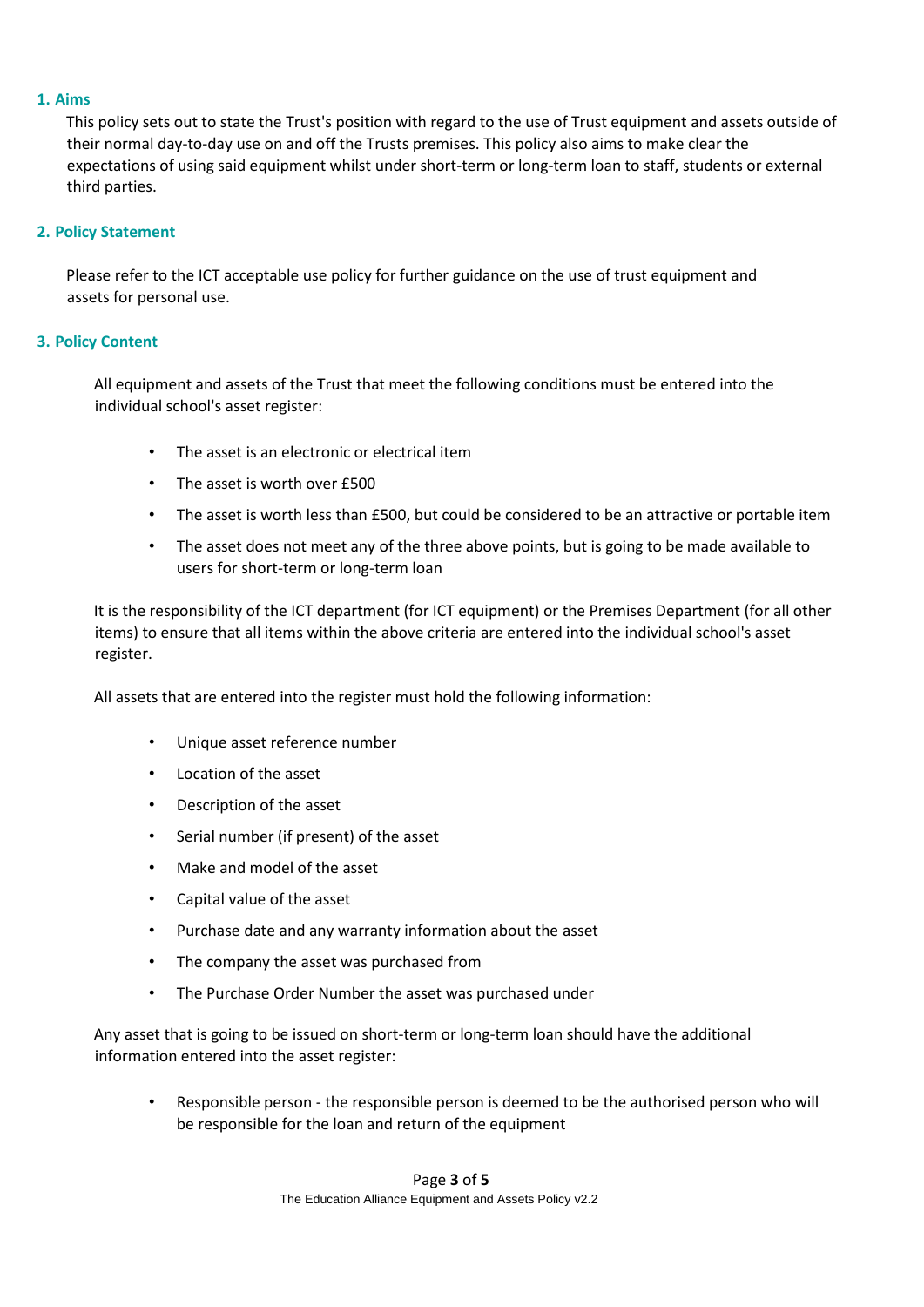It is the responsibility of each school to ensure that the procedure is being adhered to. This should be checked at least bi-annually by selecting a sample of items from the finance system and agreeing them to an entry in total risk manager and physical verification where possible.

Any equipment or asset that is under the care of a member of staff or a student, on or off-site, shall be considered to be loaned equipment.

Any asset that is going to be issued on short-term or long-term loan should have the following information recorded in a log by the authorised person:

- The name of the user that has loaned the item from the school or an appropriate list/ spreadsheet of device items if loaned in bulk with names of the user loaned to
- a. If the user is a student, the tutor group of the student
- b. If the user is an external third party, the company name of the third party's employee
	- The description of the asset
	- The unique asset number of the asset
	- The date the asset is loaned
	- The staff initials or signature of the authorised person, to confirm the date of loan
	- The date the asset is due to be returned
	- The staff initials or signature of the authorised person, to confirm the agreed date of return
	- The date the asset is returned
	- The staff initials or signature of the authorised person, to confirm the date of return  $\frac{7}{5}$
	- Details of any faults or malfunction of the asset whilst under loan
	- The date and signature of the user upon the loan of the equipment
	- The date and signature of the user upon return of the equipment

c. If the device is loaned to a student, they must sign a user agreement declaration to take ownership of the device, which records should be kept by the school/ member of staff handing out the device

The authorised person may wish to create an additional set of guidance notes with regards to the type of assets they are loaning; for example, the correct usage of cameras.

If any training is required in the use of the loaned assets, it is the responsibility of the authorised person to ensure that the user has received this guidance.

It is the responsibility of the user that has borrowed the asset to report any damage or malfunction to the authorising person, upon return of the asset.

Any user that has an asset loaned to them by an authorised person, cannot pass the equipment or asset onto another person. The asset must be returned to the authorised person before it is loaned to another user.